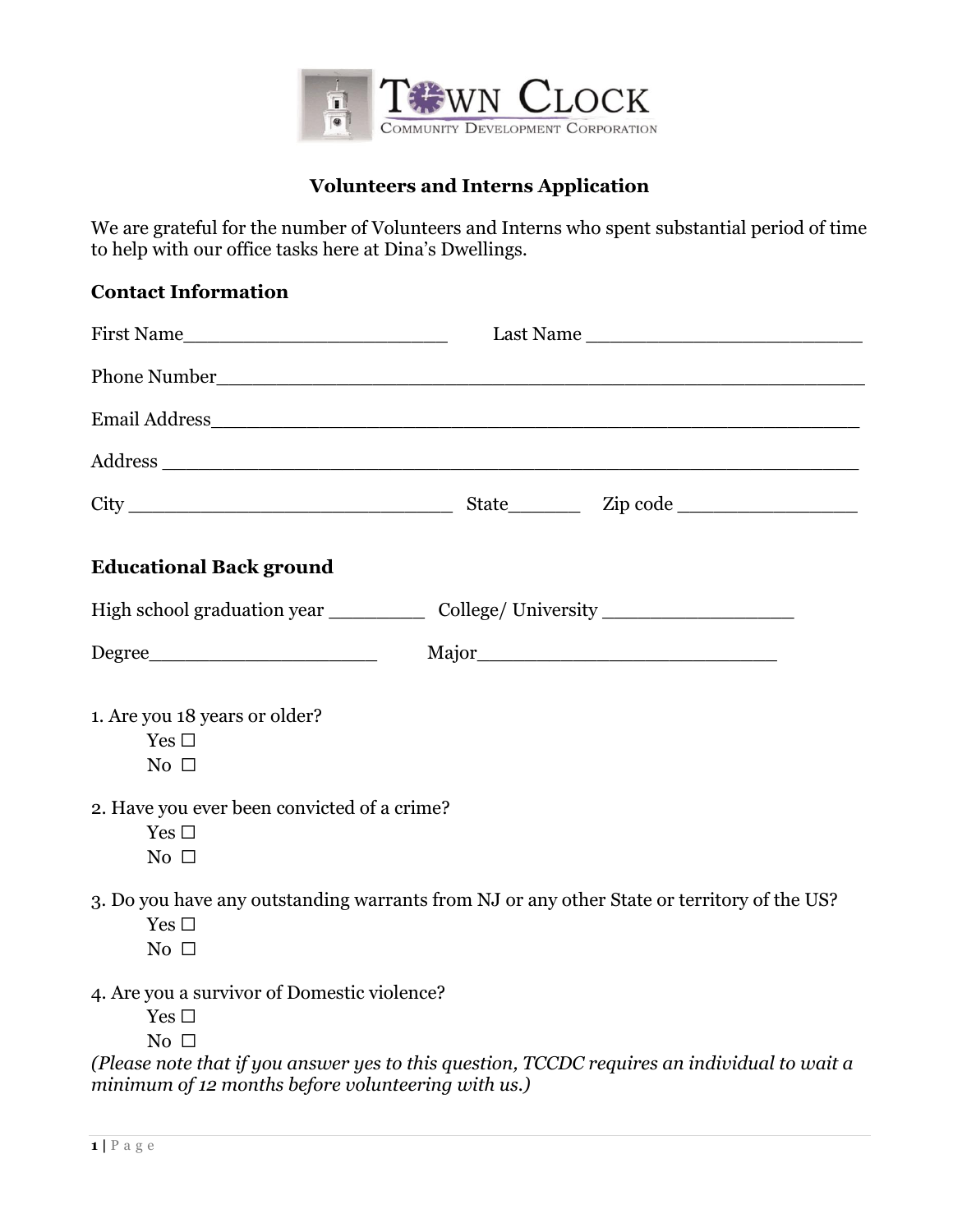5. Availability per week during the business hours of 9:30am-5:00pm (but we also may need evenings/ nights?)

Days & Hours \_\_\_\_\_\_\_\_\_\_\_\_\_\_\_\_\_\_\_\_\_\_\_\_\_\_\_\_\_\_\_\_\_\_\_\_\_\_\_\_\_\_\_\_\_\_

*(Please sign up for a minimum of 5 hours a month.)* 

6. If you are an intern, please name three learning goals that you seek to attain by the end of your internship.

- $\bullet$
- $\bullet$
- $\bullet$

7. Please describe any work, volunteer or personal skills you have or would like to utilize.

- $\bullet$
- $\bullet$
- $\bullet$

8. Please describe why you choose Dina's Dwellings as a site for your internship/ volunteer? (Maximum 200 words)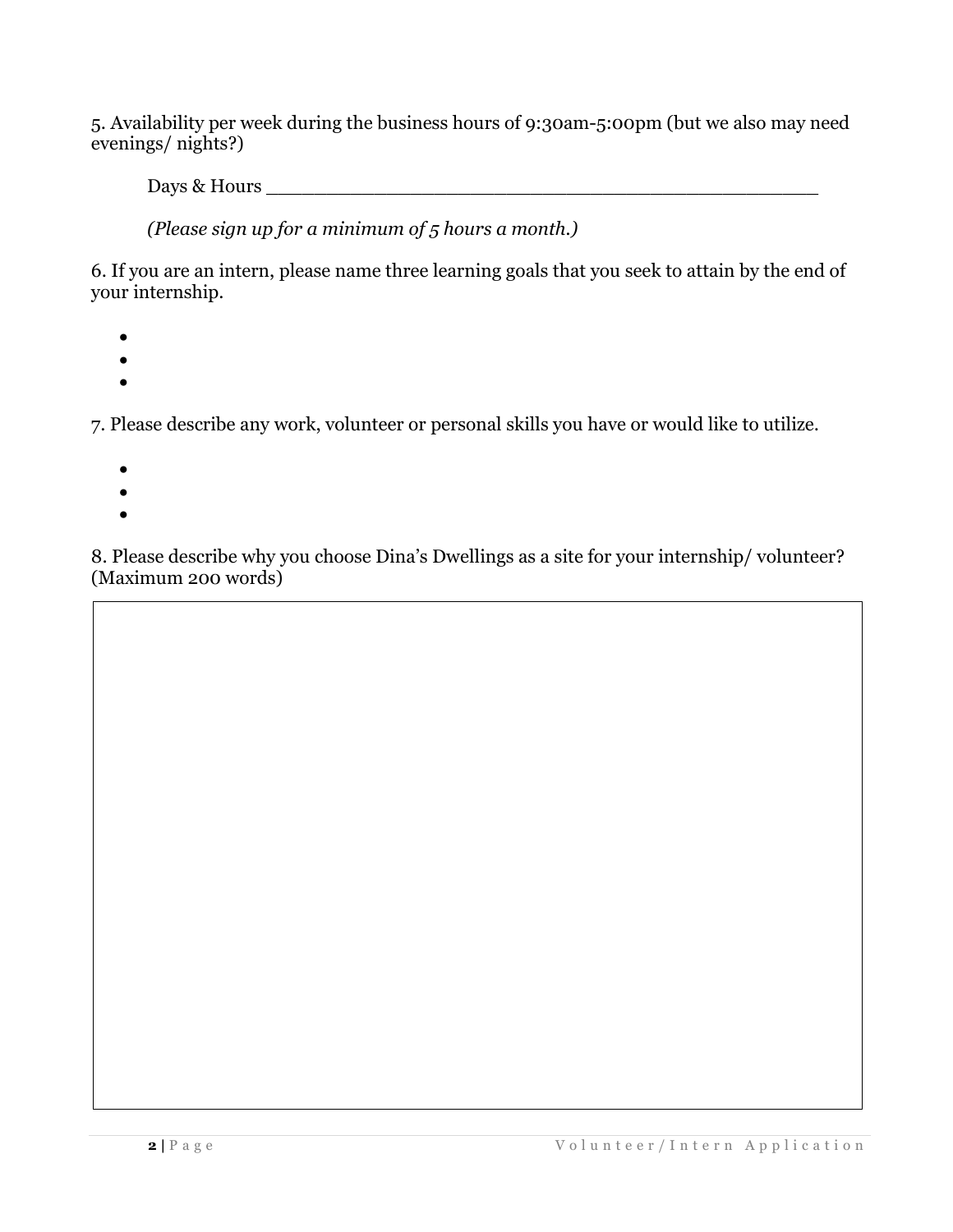#### **Name two references**

## **Reference number one**

Name \_\_\_\_\_\_\_\_\_\_\_\_\_\_\_\_\_\_\_\_\_\_\_ Relationship to the applicant\_\_\_\_\_\_\_\_\_\_\_\_\_\_\_\_

Email \_\_\_\_\_\_\_\_\_\_\_\_\_\_\_\_\_\_\_\_\_\_\_\_\_\_\_\_\_\_\_\_\_\_\_\_\_\_\_\_

Telephone Number \_\_\_\_\_\_\_\_\_\_\_\_\_\_\_\_\_\_\_\_\_\_\_\_\_\_\_\_\_\_\_

| Reference contacted date |  |
|--------------------------|--|
|                          |  |

#### **Reference number two**

| Name | Relationship to the applicant |
|------|-------------------------------|
|------|-------------------------------|

| -<br>$\bullet$<br>__ |  |  |  |
|----------------------|--|--|--|
|                      |  |  |  |

Telephone Number\_\_\_\_\_\_\_\_\_\_\_\_\_\_\_\_\_\_\_\_\_\_\_\_\_\_\_\_\_\_

| Reference contacted date |  |
|--------------------------|--|
|                          |  |

#### **In case of emergency, person you would like us to contact:**

| Name                | Relationship      |
|---------------------|-------------------|
| Address             |                   |
| <b>Phone Number</b> | Alternative phone |

### **Are there any medical conditions that TCCDC ought to be aware of?**

Please describe: